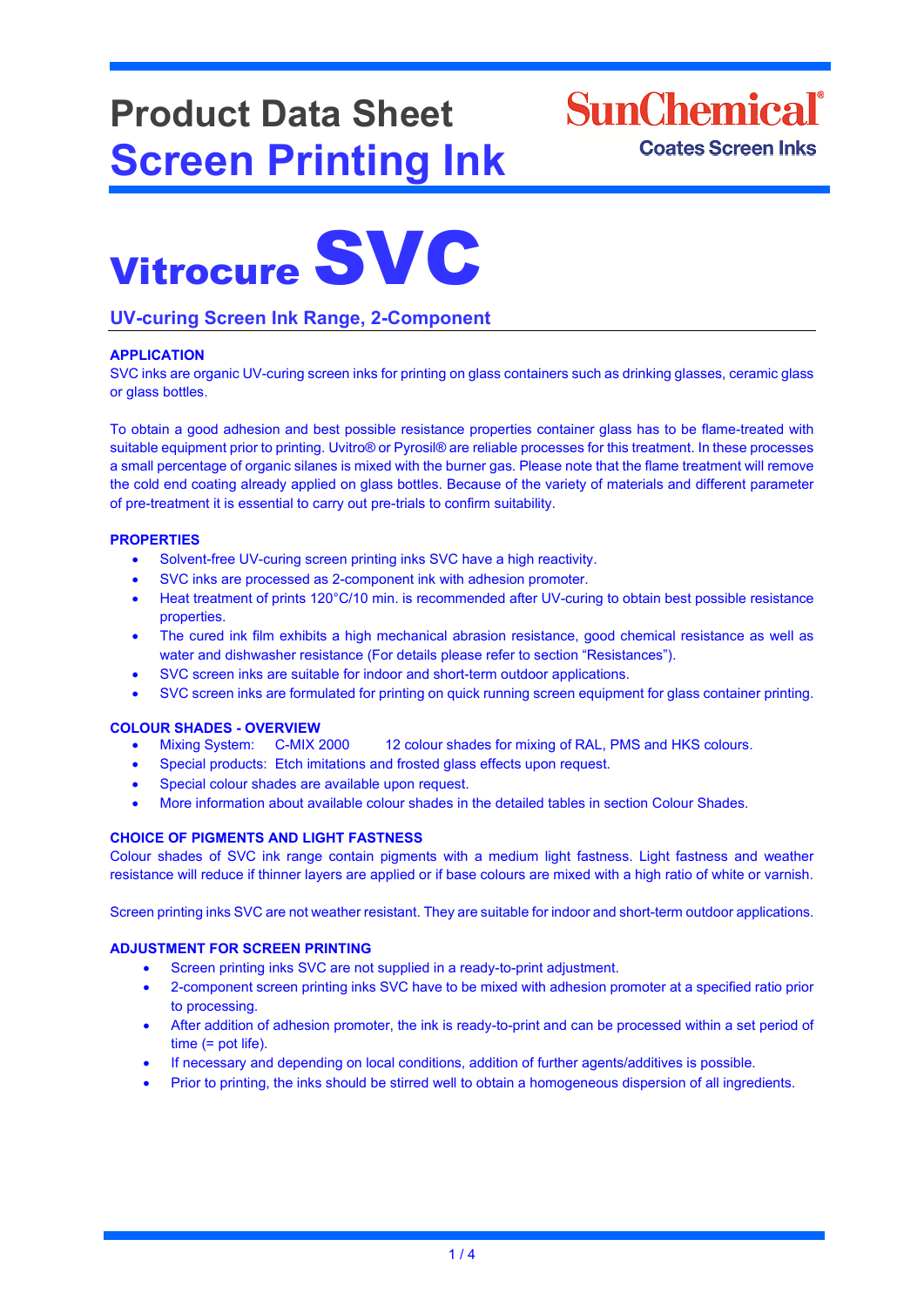#### **AUXILIARY AGENTS**

| <b>Application</b>         | <b>Product</b>           | <b>Addition in % by weight Additional Information</b> |                                               |  |
|----------------------------|--------------------------|-------------------------------------------------------|-----------------------------------------------|--|
| <b>Thinning</b>            | Additive UV/V*           | Max. 10%                                              | <b>Standard thinner</b>                       |  |
| <b>Viscosity increase</b>  | <b>Thickening powder</b> | $1 - 2%$                                              | Stir with mixer                               |  |
| <b>Matting</b>             | <b>Matting powder</b>    | $5 - 10%$                                             | Stir with mixer                               |  |
| <b>Reactivity increase</b> | LAB-N 551564             | $3 - 5%$                                              | <b>Photoinitiator</b>                         |  |
| Flow agent                 | <b>Additive UV/VM</b>    | $1 - 2%$                                              | Do not overdose!                              |  |
|                            | <b>Additive UV/N</b>     | $1 - 2%$                                              | Wetting agent, also promotes flow properties. |  |
| <b>Adhesion promoter</b>   | SVC/H                    | 5%                                                    | Note: Pot life!                               |  |
| <b>Hardener</b>            | <b>Additive UV/H</b>     | 5%                                                    | For coated surfaces (Note: Pot life!)         |  |
|                            |                          |                                                       |                                               |  |

\* Thinner Additive UV/V is a reactive UV monomer, not a commercial solvent!

#### **OVERPRINTING**

Generally, it is not necessary to overprint SVC inks with varnish.

#### **BRONZE COLOURS, MIXING OF BRONZE INKS**

- The following bronze colours with a stable shelf life are available upon request:
	- Silver: SVC/79
	- Gold: rich gold SVC/75 and rich pale gold SVC/76

#### **DRYING / UV-CURING**

- SVC inks only dry/cure under UV-radiation. We recommend additional oven curing 120°C/10 Min. after UVcuring to achieve very high resistance values.
- Suitable UV-driers with Hg medium-pressure lamps (250 400 nm) and an efficiency between 80 and 200 W/cm have to be used.
- Preferably, use reflectors with a focussed radiation.
- Ensure an even radiation (intensity/distance to the lamps) of the whole printed image.
- Curing parameter depend on thickness of printed ink layer, colour, substrate or substrate quality and temperature as well as construction and performance of the UV drier.
- Curing energy required depends on number of printed ink layers (check intermediate adhesion), printed layer thickness, colour and type of substrate. Hence, printers should determine the exact required energy with their own UV-drier.
- **UV-curing energy guide values:**  (printed with 150-*31* fabric*,* on transparent glass) **UV-energy: approx. 250 - 300 mJ/cm²**

(measured with Kühnast UV-integrator, 250 – 410 nm, max. 365 nm)

### **Belt speed: UV-radiator: 1 x 120 W/cm: 10 – 15 m/min.**

**2 x 120 W/cm: 20 – 30 m/min.**

#### • **Note: Overprinting of several ink layers**:

SVC inks are formulated for fast screen equipment for glass container printing. Multicolour motives with overlapping ink layers should be printed "inline" in one pass on multicolour printing equipment with a corresponding number of inking units/print stations.

• Adhesion should only be checked several minutes after curing. Due to the post-curing process of the ink and depending on the substrate, sufficient adhesion may sometimes only be achieved after up to 24 hours.

#### **Adhesion Promoter / Hardener:**

SVC inks are adjusted with adhesion promoter SVC/H prior to printing.

Note. SVC/H reacts with humidity. Therefore, re-close containers tightly as soon as possible. Otherwise, the adhesion promoter may become unusable. Do not use any adhesion promoter which has gelled or turned solid.

• **SVC and SVC/H** are mixed at a ratio of **20 : 1** (= addition 5%) (parts by weight)

Note: For applications on coated surfaces Additive UV/H (addition 5%) instead of SVC/H may be required.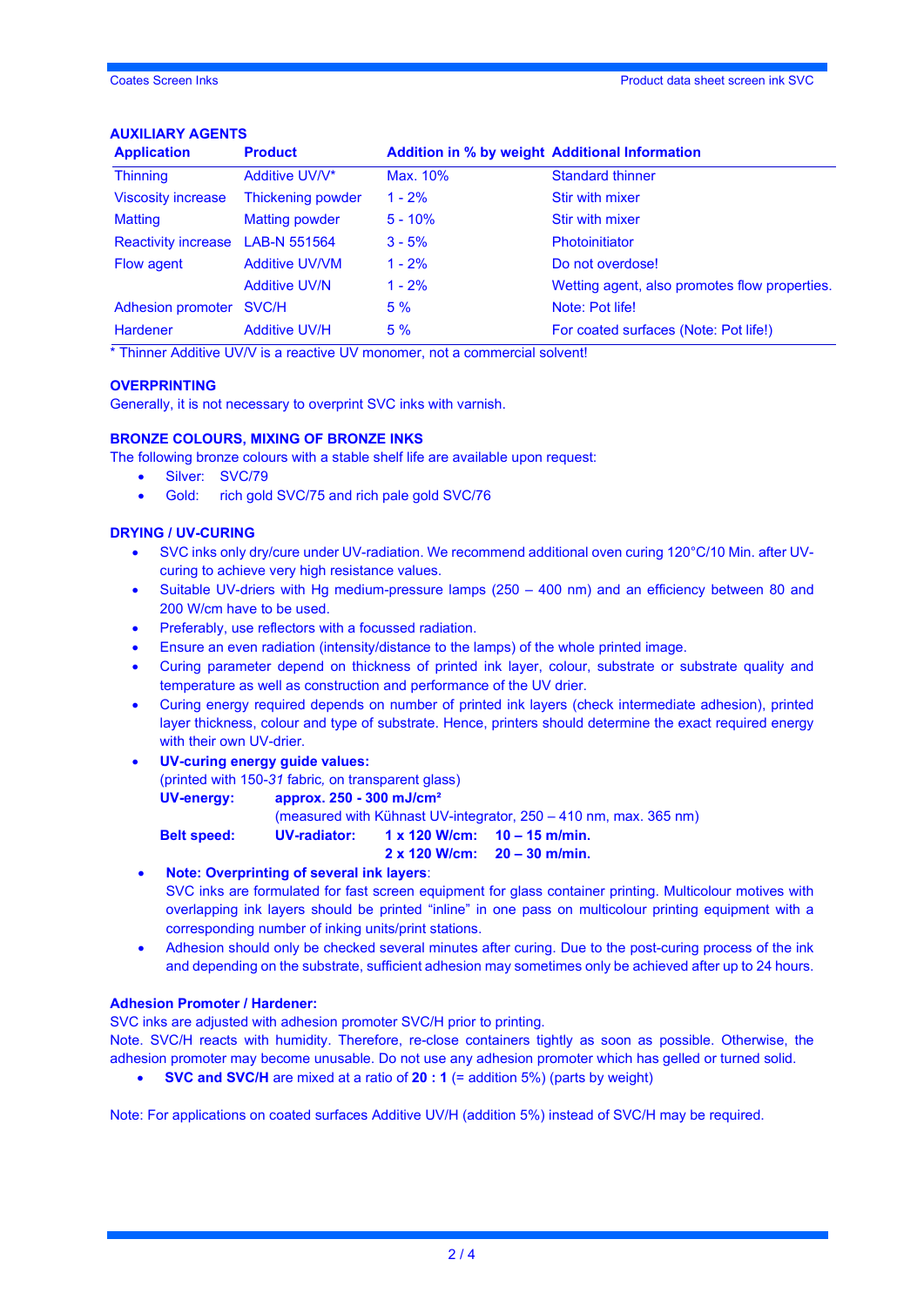#### **Pot life:**

- Ink mixed with adhesion promoter SVC/H (or hardener Additive UV/H) may only be processed within a limited period of time (=pot life)
- **Pot life of SVC with SVC/H** (or Additive UV/H) **is approx. 4 - 6 h (at 20°C).** Higher temperatures will reduce pot life
- We do not recommend processing the inks for longer than the pot life as adhesion and resistance properties will then continually deteriorate, even if the ink still seems to be liquid and processable.

#### **Adhesion Promoter or Hardener Reaction**

Basically, the resistance properties of the ink are only achieved after UV curing by a further chemical cross linkage reaction between ink, hardener and substrate. This cross linkage reaction depends on time and temperature (reaction time).

After UV curing, prints should be stored for at least 24 hours, better 72 hours at room temperature > 20°C.

#### **Resistance Tests**

Resistances should not be checked before prints have cooled down and ink has fully cured/cross-linked, at the earliest after 24 hours.

#### **SCREEN FABRIC / STENCILS**

SVC inks are formulated for printing with fabrics of 120 – 150 threads/cm. Printability and especially UV-curing properties with coarser or finer fabrics should be evaluated by corresponding trials.

All copy emulsions and capillary films suitable for solvent based and UV-curing screen inks can be used, such as our program of SunCoat or Murakami products.

#### **CLEANING**

Uncured UV inks can be removed from stencils and tools using our solvent based universal cleaning agents of the URS range.

Cleaning of cured UV inks is very time-consuming and hardly ever possible.

Note: As the acrylates contained in these UV inks may cause skin irritation, clean contaminated skin with water and soap immediately. Remove and clean contaminated clothing straightaway.

#### **PACK SIZE**

Screen printing inks SVC are delivered in 1 litre containers. Other pack sizes are available upon request.

#### **SHELF LIFE**

In closed original containers, SVC inks generally have a shelf life of 1 year from date of production. For exact date of expiry, please refer to the label.

#### **SAFETY DATA SHEETS**

Read safety data sheet prior to processing. Safety data sheets comply with Regulation (EC) No. 1907/2006 (REACH), Appendix II.

#### **CLASSIFICATION AND LABELLING**

Hazard classification and labelling comply with Regulation (EC) No. 1272/2008 (CLP/GHS).

#### **CONFORMITY**

Coates Screen Inks GmbH does not use any of the substances or mixtures for the production of printing inks, which are banned according to the EUPIA (European Association of the Printing Inks Industry) exclusion policy. Further compliance confirmations are available upon request.

#### **ADDITIONAL INFORMATION ABOUT OUR PRODUCTS**

| Product data sheets: | Auxiliary Agents for UV-Curing Screen Printing Inks                                            |
|----------------------|------------------------------------------------------------------------------------------------|
| <b>Brochures:</b>    | UV-Curing Screen Printing Inks                                                                 |
| Internet:            | Various technical articles are available for download on www.coates.de.<br>section "SN-Online" |
|                      |                                                                                                |

#### **FOR COLOUR RANGES, PLEASE REFER TO NEXT PAGE.**